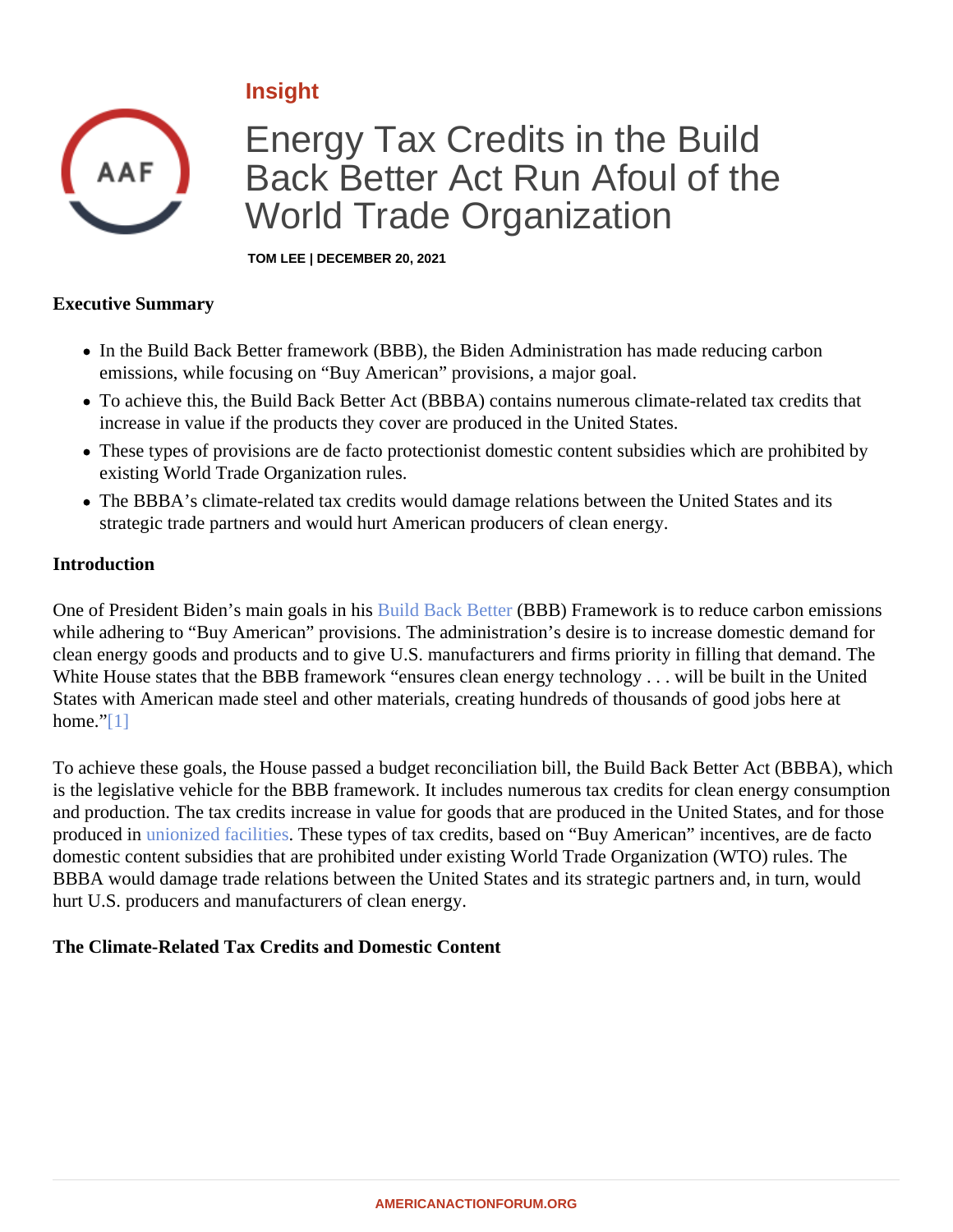<span id="page-1-0"></span>The BBBA includes tax credits to incentivize the purchase of electric vehicles (EV). Buyers or new or used EV would qualify for a \$7,500 tax credit. EVs with battery cells manufactured in the United States would be eligible for another \$500 in tax credits. EVs assembled at American factories with union-represented workers would be eligible for another \$4,500 in tax credits. If all conditions are met, consumers could receive a tax credit of up to \$12,500, provided the credit does not exceed 50 percent of the vehicle's value. For more, see Ewelina Czapla's and Isabel Soto's anal[yses](�� h t t p s : / / w w w . a m e r i c a n a c t i o n f o r u m . o r g / i n s i g h t / c l i m a t e - i m p l i c a t i o n s - o f - t h e - b b b a s - e v - p r o v i s i o n s /) and [here](�� h t t p s : / / w w w . a m e r i c a n a c t i o n f o r u m . o r g / i n s i g h t / c l i m a t e - i m p l i c a t i o n s - o f - t h e - b b b a s - e v - p r o v i s i o n s /)

The BBBA would also add and modify numerous investment and production tax credits on energy projects. Electricity producers that operate renewable energy facilities, including solar and wind, would be eligible for these credits. The value of these credits increases if the facilities use iron and steel products produced in the United States. There is also a provision to provide production tax credits for numerous solar and wind produc As with other credits, the value of these credits increases if the final assembly of the components is complete in a facility in the United States.

## Protectionism and Running Afoul of World Trade Organization Rules

Because the tax credits increase in value based on "Buy American" incentives, they favor the use of domestic goods. This is in violation of Article 3.1(b) of the WTO's Agreement on Subsidies and Countervailing Measure which states "subsidies contingent, whether solely or as one of several other conditions, upon the use of domestic over imported goods" are prohib[ited](#page-2-0) Similarly, the tax credits violate Article III of the General Agreement on Tariffs and Trade (GATT), a central component of the WTO, which states "internal taxes and other internal charges … affecting the internal sale, offering for sale, purchase … distribution or use of products, and internal quantitative regulations requiring … processing or use of products in specified amounts or proportions, should not be applied to ... domestic products so as to afford protection to domestic productio [\[3\]](#page-2-0)

It is especially damning that the BBB framework states it will "boost the competitiveness of existing industries like steel, cement, and aluminum, through grants, loans, tax credits, and procurement to drive capital investm in the decarbonization and revitalization of American manufacturing." The Biden Administration is engaging in trade protectionism, much like the Trump Administration–and the only difference is an emphasis on reducing carbon emissions.

## Damaging Strategic Trade and U.S. Manufacturing

The numerous climate-related tax credits based on "Buy American" incentives would damage trade relations between the United States and its strategic allies. Canada has already raised the alarm on the EV tax credits pointing out they are not just a violation of WTO rules, but of United States Mexico Canada Free Trade Agreement (USMCA) rules, as well. The European Union, Germany, Japan, France, South Korea, Italy, and other important strategic allies have written a joint letter to the United States highlighting their concerns that "limiting eligibility for the credit to vehicles based on their U.S. domestic assembly and local content is inconsistent with U.S. commitments made under WTO multilateral agreements" likely these countries would retaliate as the WTO allows countries to impose countervailing tariffs on goods that are deemed to receive illegal subsidies. Foreign countervailing tariffs would reduce demand for American clean energy and hurt U.S. producers and manufacturers of those climate-friendly products. Canada has also announced it will look to impose retaliatory tariffs on other goods not related to this d[ispu](#page-2-0)te. Economic damage would not be confined to the trade of energy products.